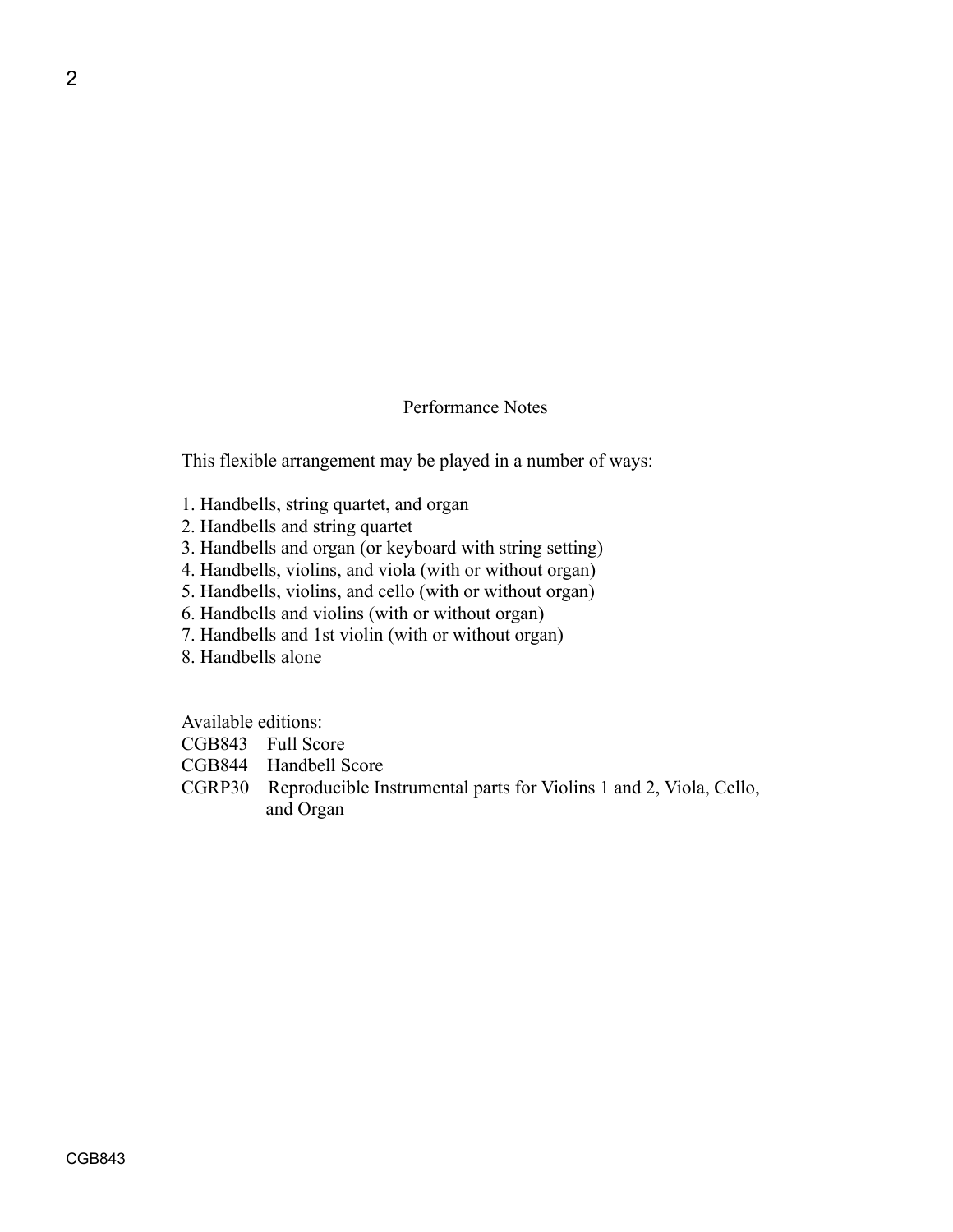



\*Do not keep strict time, only make sure each bell is singing before beginning the next one. Control the singing bells so they stay mp.

Copyright © 2013 Choristers Guild. All rights reserved. Printed in U.S.A. Reproduction of all or any portion in any form is prohibited without permission of the publisher.

The CCLI license does not grant permission to photocopy this music.

CGB843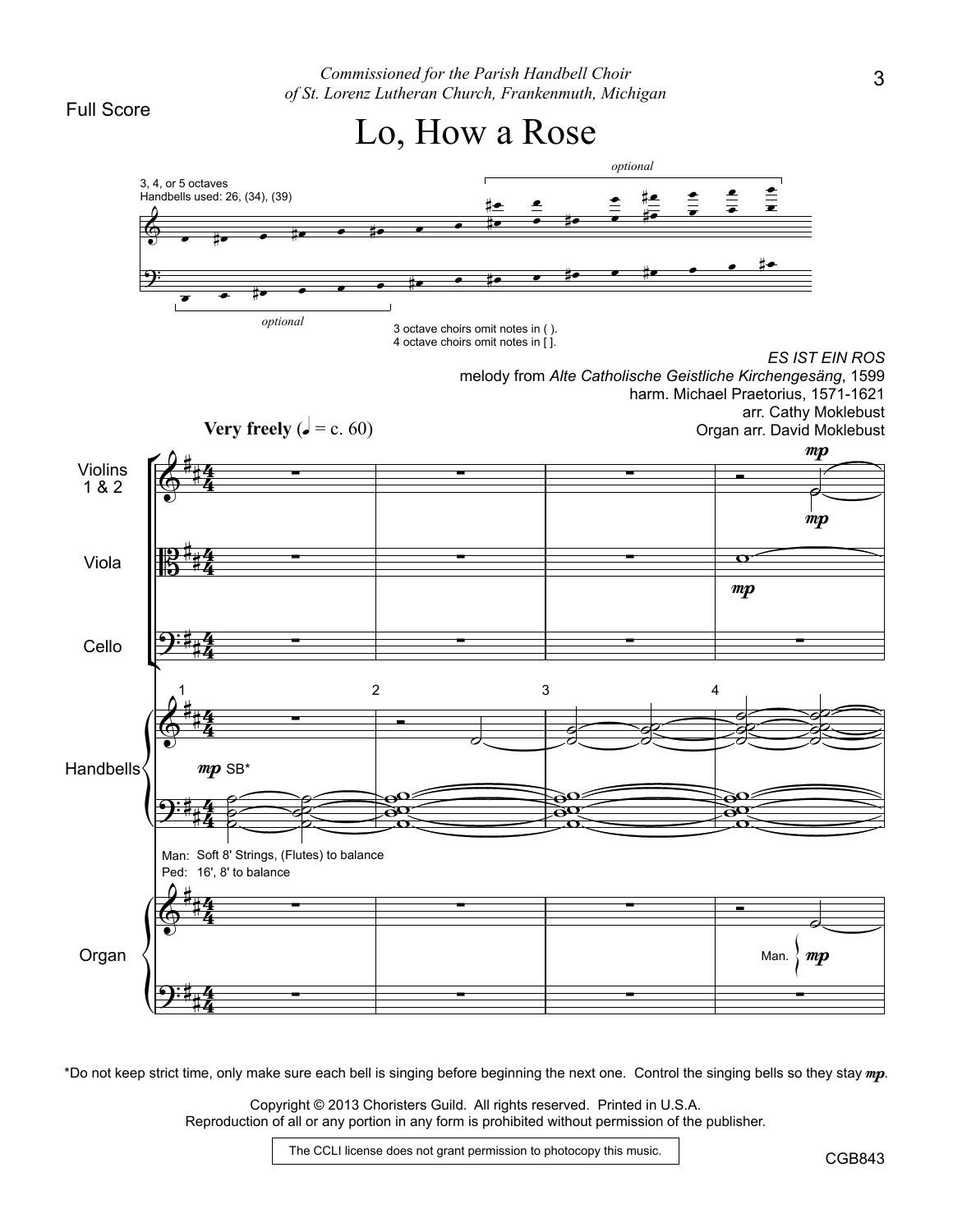

\*G6 and B6 may be lightly rung if singing bell will not work or takes too long to begin.